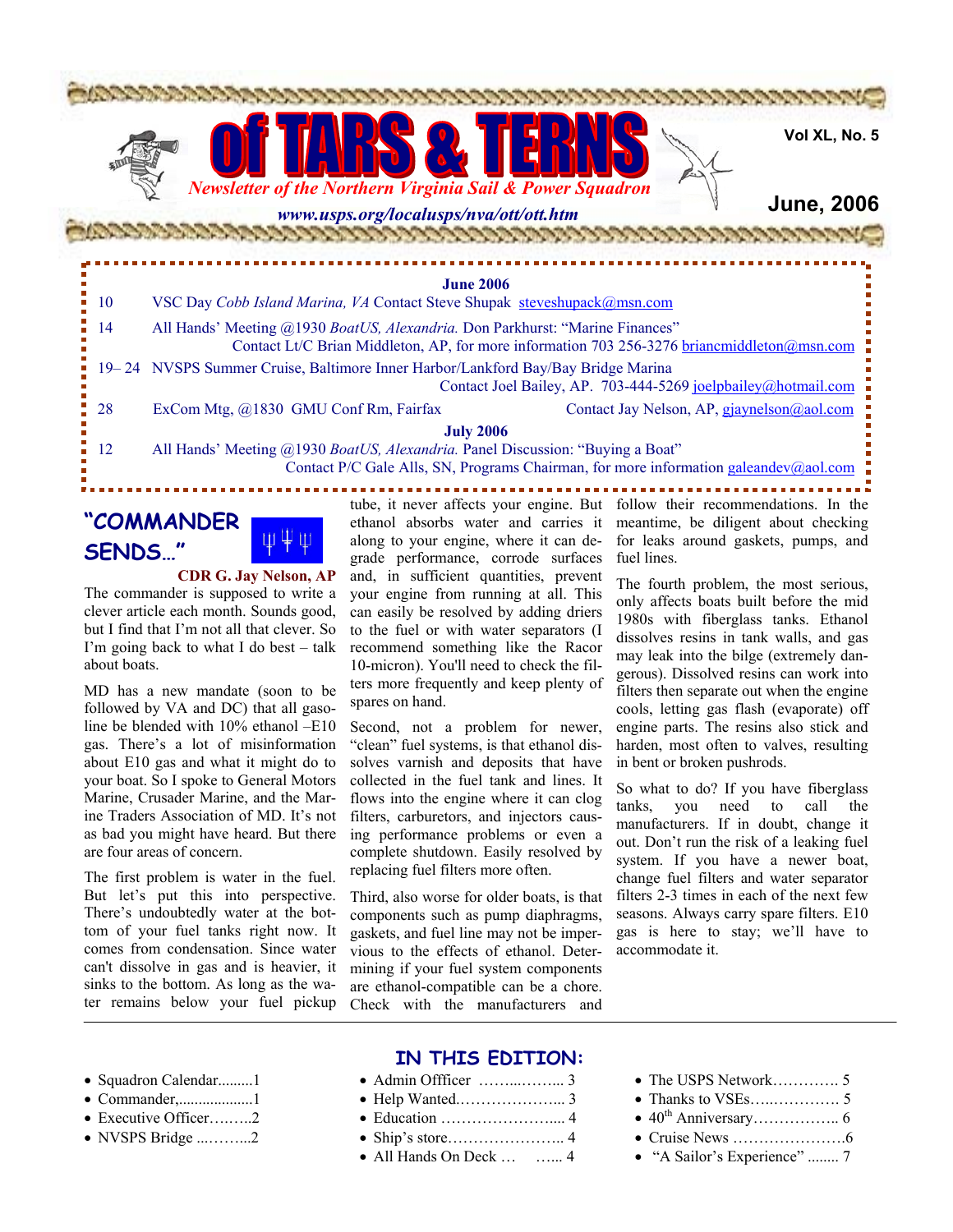

# **NVSPS BRIDGE**

**COMMANDER**  Cdr G. Jay Nelson, AP 703-437-0064



gjaynelson@aol.com **EXECUTIVE OFFICER** 

**ADMIN OFFICER** 

Lt/C George Degnon, AP 703-448-8766 george@degnon.org







**TREASURER** Lt/C Jeffrey D. Hester, S 540- 667-4949 **ASST:**1/Lt VACANT

Lt/C Brian Middleton, AP

briancmiddleton@msn.com **ASST:**1/Lt D. Spevacek, AP

703-256-3276



**SECRETARY**  Lt/C Clara Blanding, P 703-566-7058 claralee@comcast.net **ASST:**1/Lt C. Sheffield, AP

**MEMBERSHIP CHAIR**  VACANT

### **AT LARGE**

| Lt Jean P. Durgin, AP     | 703-560-9106 |
|---------------------------|--------------|
| Lt Joseph P. Jarocki      | 703-733-0695 |
| D/Lt Walter D. Lazear, AP | 703-620-1821 |
| P/C John A. Shivik, AP    | 703-273-3351 |
| Lt Francis Williamson, S  | 703-440-9074 |

### *of Tars & Terns* **EDITOR**

Lt Pete Soballe, AP 202-337-0960 psoballe@yahoo.com

### **DISTRIBUTION**

Lt Manette Lazear, AP D/Lt Walter D. Lazear, AP 703-620-1821

## **"EXECUTIVE PRIVILEGE"**



### **Executive Officer: Lt/C George Degnon, AP**

Spring has sprung, and we boaters sure are fortunate to be able to enjoy the many pleasures of being on the water and in close relationship not only with nature, but also with our fellow boaters. Have a great season.

Relativity affects so many things in life, and most of us know that boating is a relatively expensive form of recreation. Recently I was sharing with a colleague my joy and enthusiasm for getting out on the water with my new equipment: a GPS, chart plotter, and fish finder. We exchanged on the relative values of my new boating equipment and he told me how his GPS was tied to his onboard equipment and how he was going to try out his new gear. I'd mentioned that mine had cost just over \$500 and how happy I was with the quality and the price. My pilot friend just smiled and whispered that his GPS system cost over \$27,000. Yes, boating can be expensive, but we might have some consolation the next time we fill up or purchase new components that it's much less expensive than flying our own planes.

It was fantastic to see 22 aspiring vessel safety examiners attending the informative training program conducted by Steve Shupack 17 May at BoatUS. Several were BoatUS employees and there were new members as well as a few old hands absorbing the refresher for a quality vessel safety exam. One of our squadron objectives is to expand our team of qualified examiners so that we might meet the growing number of requests for vessel exams. Members interested in becoming involved in this program may still study the materials, take the exam on line, and complete the requirements by examining five vessels under supervision of an experienced examiner.

NVSPS takes pride in helping members get qualified by pairing up new examiners with one of our fun-loving, seasoned crew to complete their five safety checks in one day. If you're interested, give Steve a call—you're welcome at any time to join the program. Our next organized day for vessel safety checks is 10 June at Cobb Island Marina. We'll also be working down at Tim's Crab House at a later date. Steve is exploring a series of additional opportunities for days on the docks later this season—so you can still come aboard and become part of the team.

The squadron is like anything else in life, you will get out of it in proportion to what you put into it. I recall my early days of boating, thinking I was just too busy with all the other demands to give some time back to the community. I've since found that working with so many of our longstanding members in a number of areas has been one of the most pleasurable aspects of boating, and I would encourage everyone to come on out to a meeting, get involved with just one of our many activities, and experience the satisfaction of being a team member in one of the best squadrons in the district and the nation. I look forward to welcoming you aboard one new activity this year—give it a try; you're the one who will benefit.

 My wish is that all our members, and all boaters, will have a most enjoyable and safe boating season.

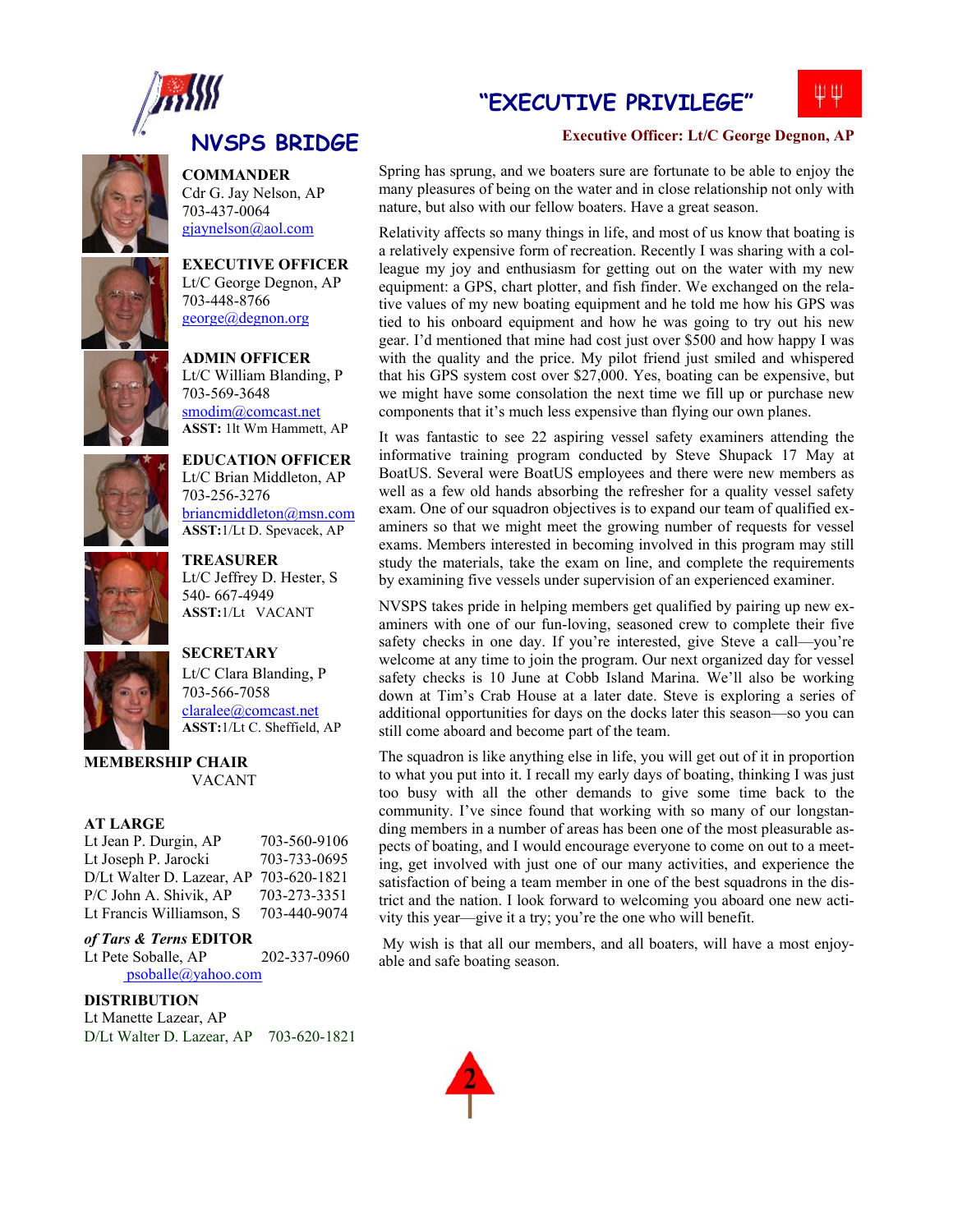

### **Admin Officer Lt/C William A. Blanding, P**  703-569-3648 smodim@comcast.net

I was recently sitting on my deck (unfortunately the one at the house and not the boat!) thumbing through Passage-Maker magazine and my mind wandered towards reflection about my year and a half as a member of NVSPS. One of the key things, I realized, about being a member was the overwhelming list of benefits. Not just the obvious ones like advanced classes, discounts, insurance savings, and others outlined on the national website<br>http://www.usps.org/national/admin dept/membenefits.htm. but especially the two-way personal benefits. Like the "learning experiences" obtained and the ability to pass those along with my own "learning experiences".

These "learning experiences" can only come from interaction with other members—attending meetings, outings, classes, social events, rendezvous, getting out on the water with fellow members, etc. One key method to increase personal interaction is to become involved: being part of committees, and just helping out where you can. I have learned so much about boating from every member I have encountered.

My message and challenge to all members is to increase your "personal" member benefits and become involved read the activities calendar and join in. Attend meetings (which have been reformatted to enhance the "learning experience"), sign up for an advanced class, and volunteer to help out with membership, ships store, Vessel Safety Checks, special events, rendezvous, finance, etc. Accept this challenge and you will obtain even more benefits than the tangible ones listed in USPS brochures. This squadron has a wealth of knowledge and experience that can be tapped and ultimately passed on through member involvement.

Send me an email (smodim@comcast.net Subject: NVSPS), if you want to help out to maximize your "learning experience" benefit. Also email me for things you feel we should be doing or doing differently to enhance benefits for our members.



I would also like to recognize and welcome our recent new members, including:

| <b>David Courter</b>            | <b>David Lewis</b>     |
|---------------------------------|------------------------|
| <b>Paul Lee</b>                 | Edward & Linda Majca   |
| <b>Erich Lorenz</b>             | <b>Adam Croswell</b>   |
| <b>William Kearney</b>          | Christine Keller       |
| Steven & Ann Hall               | <b>Stephen Nurre</b>   |
| Alexis & E Paul Breaux, Jr      | <b>Howard Smith</b>    |
| <b>Rudy York</b>                | <b>Richard Roberts</b> |
| <b>Carol Brown</b>              | <b>Douglas Layne</b>   |
| <b>Bob Donahue</b>              | Marcia Cram            |
| <b>Stephen Ervin</b>            | Luiz Carlos Gazoni     |
| <b>Larry Marcus</b>             | Jeremy Migliara        |
| <b>Charles Moody</b>            | <b>John Spaulding</b>  |
| <b>Carl Uchytil</b>             | <b>Philip Whipple</b>  |
| <b>Catherine Franzosa</b>       | <b>Erick Wright</b>    |
| David & Martha Tuthill          | <b>Daniel Owen</b>     |
| Drew, Danielle & Carol Newgaard | Ann Foster             |
| Norman "Rick" & Barbara Frisbie |                        |
| Laurence & Donna Paulson        |                        |

If you have not attended a monthly meeting, please do, so we can swear you in and officially welcome you!

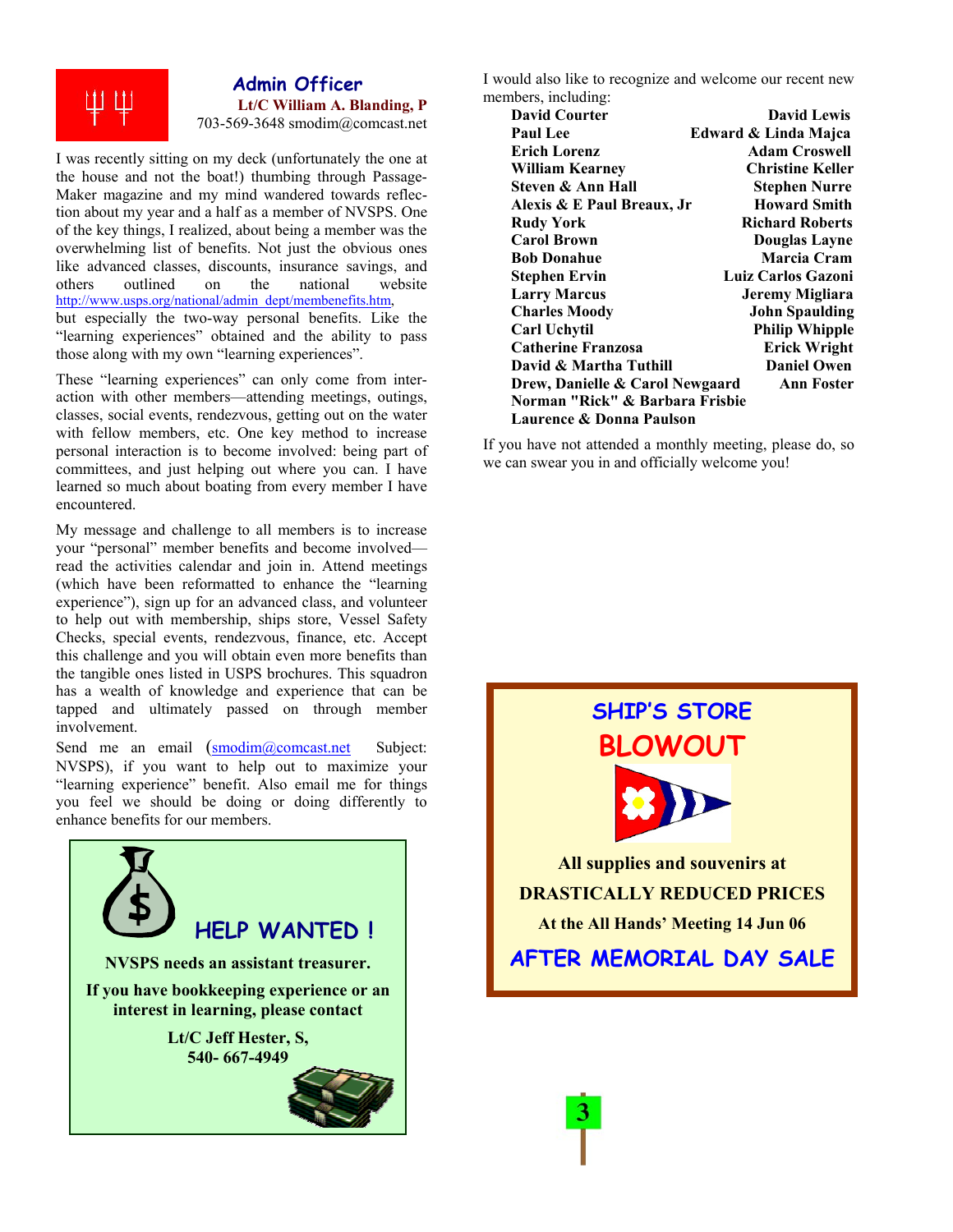# **Education Officer's Report**

**Lt/C Brian Middleton, AP** 

**703-256-3276** briancmiddleton@msn.com

Planning for our educational program is almost a yearround activity, and we've firmed up our Fall 2006 schedule

**Our first summer Seamanship course** will be taught by Rick Baker beginning 27 June. There may be still time to sign up if you contact Rick immediately.

**We're offering the new Piloting course** this Fall. It's a new two part program that has proven to be a hit with students. The course focuses on electronic navigation and is more in tune with today's boater.

**Want to brush up on your charting** skills? We offer a beginning navigation course, Chart Smart, that teaches the basics of reading charts and navigation.

**We're also offering four Boat Smart** classes in Fairfax, Reston, McLean and Lorton that will be well advertised to the general public.

**Please contact the instructor** for a reservation in any of these courses:

- *Seamanship* Tuesdays @7:00 pm 27 June 2006- 29 August 2006 George Mason Instructor : Rick Baker AP rickbaker2006@verizon.net 703.318.5899
- **Piloting** Tuesdays @ 7:00 PM 12 Sept 2006-12 Dec 2006 Boat US Instructor: TBD rickbaker2006@verizon.net 703.318.5899
- *Chart Smart* Mondays @ 7:00 PM 13 Nov 2006-4 Dec 2006, Robinson Secondary School Instructor: John Shivik jshivik@cox.net 703-273-3351



**Need a new burgee, shirt or name tag?** 

**Contact Cory-Jeanne"CJ"Houck-Cox, S, 703-642-0818 or** cjhouck\_nm@yahoo.com

## **Captain's Corner**

MD has jumped on the ethanol bandwagon for boat fuel, while petroleum prices have never been worse. Let's see how much you remember from the commander's column.

- 1. Ethanol increases the condensation of water in your fuel tanks.
	- A. True
	- B. False
- 2. Only older boats have pump diaphragms and fuel lines susceptible to ethanol degradation
	- A. True
	- B. False
- 3. Gasoline leaks into the bilge may put an end to your concerns about high gas prices.
	- A. True
	- B. False

*answers on page 5* 

# **14Jun06 All Hands . . . On Deck! "Boat Finances"**

**Don Parkhurst**, Senior Vice President, SunTrust Marine Lending Division, will be the speaker at our 14 June All Hands' Meeting. Don has over 26 years of marine lending experience and he's the President of the National Marine Bankers Association.

The chances of running aground when navigating the shoals of finance are high, and mistakes can be very costly. Don't miss this opportunity to improve your boating financial health.

**The Ship's Store** will have the entire inventory there at DRASTICALLY REDUCED prices for a special Memorial Day blowout sale

**Joe & Gail Jarocki** will be providing refreshments. You don't want to miss those either. So we'll see you at BoatUS at 1930, Wed 14Jun06.

**Be there**. Aloha.

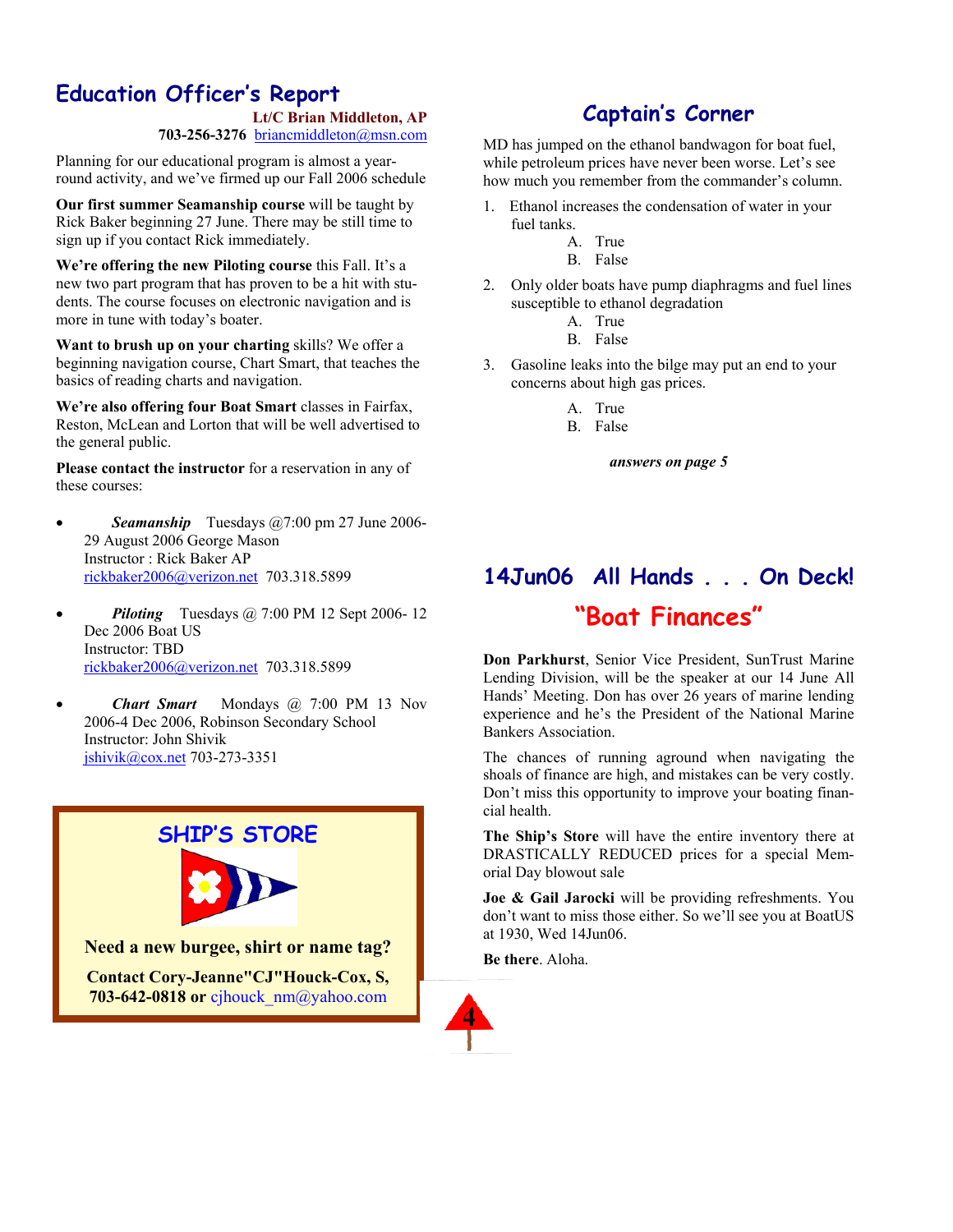# **The Network Works!**

#### **Rick Baker, AP**

Check out these e-mails I received recently. This is really the way things are supposed to work and you members should know about these successes:

"Just a note of thanks for your Port Captain's support. My daughter decided to buy a boat last year, and she turned it into a family affair. We were all required to go to the Power Squadron boating classes! Not only did we learn a lot, but recently saw just how the network works.

"We picked her boat up in Ft. Pierce, FL on 26Apr, planning to arrive in Annapolis 5 days later. Unfortunately we had some mechanical difficulties and weather wasn't very cooperative. We only made it as far as Charleston and had to leave the boat since all of us needed to be at work on Monday! We spent the next few days calling haulers and using the internet to fill out questionnaires with a promise of being contacted in 24 hours (some still haven't called back). Finally I called Rick Baker, our instructor in VA. He gave me the names of Nelson Hicks and Robert Gulbrandsen. Nelson was away but did return my call. Robert took my call immediately and ten minutes later called back with a couple numbers. Before the day was over we had the transport company lined up for that week! The boat is now in Annapolis and we're looking forward to a fun summer! Since she's a new boater, I'm pleased she will have help if she needs it from other Power Squadron members.

"Thanks so much! I'm very appreciative of the quick response and genuine interest."

Carol Newgaard

"How nice of you to write and tell your story. I'm only glad that we could help. We wish your daughter and the whole family Happy and Safe Boating!

Cdr Janice Kromer, Charleston, SC

## **Thanks to Vessel Examiners**

17 Apr 2006

Thank you all so very much for your participation in VSC days at Prince William Marina over the last three weekends. It's a real pleasure to work with such dedicated and well qualified professionals as all of you. The boaters certainly appreciate it and, I assure you, so does the Board of the PWYC.

I'm particularly gratified by the warm cooperation between the Coast Guard Auxiliary and the NVSPS. Let's all keep up this excellent work.

I will keep you updated re: VSC days at Gangplank Marina on April 30, Alexandria City Dock on May 20 and (a new one) at Cobb Island on June 10, 2006.

Best regards,

**Jay Wenzel SO-VE Division 14, 5th District South, USCG Auxiliary Safety Chair, Prince William Yacht Club** 

## **Captain's Corner Answers**

- **1.** False But it mobilizes water already there.
- **2.** False. Most newer components are impervious, but not all. Check for leaks and ask your manufacturer.
- **3.** True. An explosion could ruin your whole season.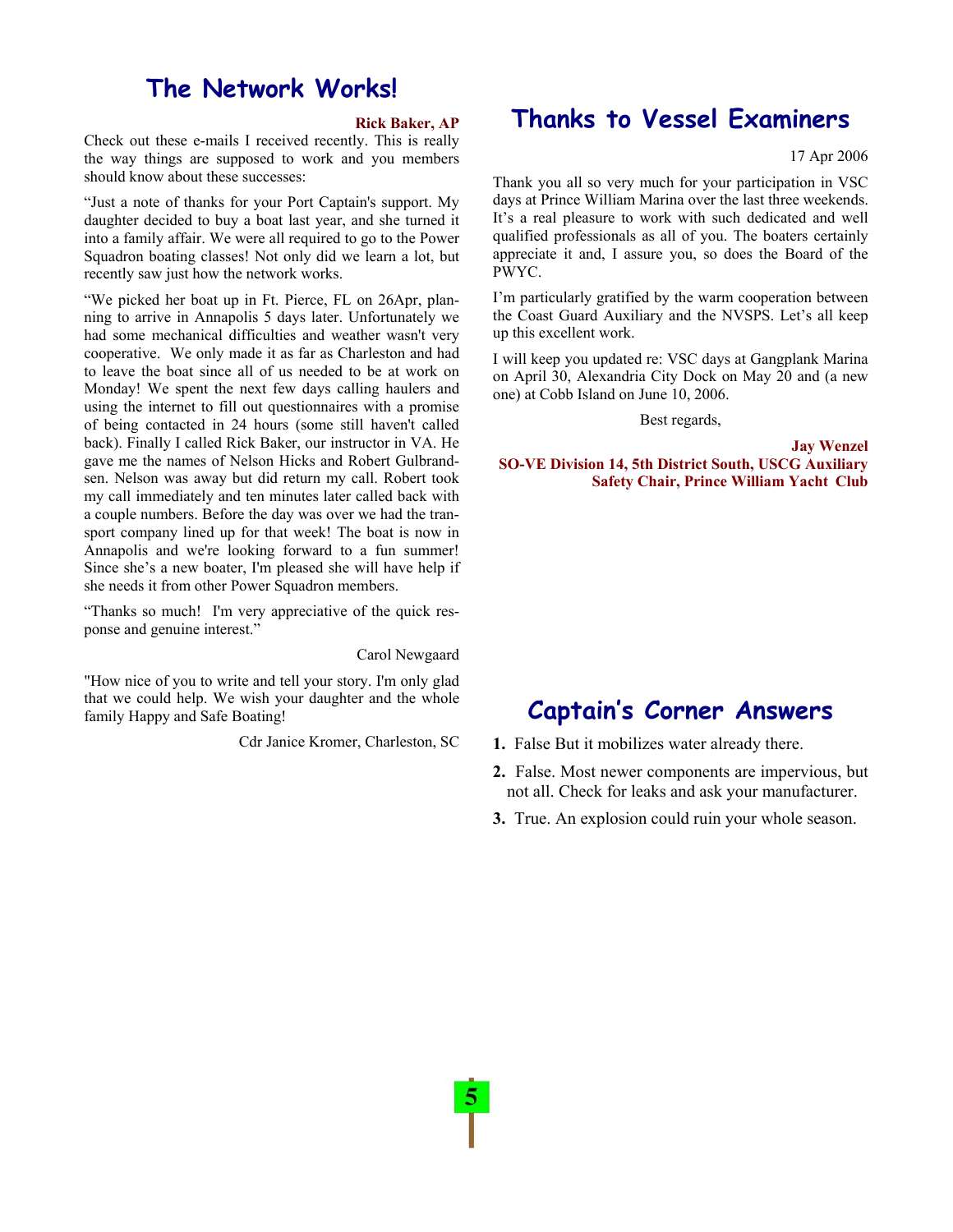### **Join Us on the Summer Cruise ! Joel Bailey, AP**

joelpbailey@hotmail.com 703-444-5169

The annual summer cruise is scheduled for Mon, 19 June through Sat, 24 June. Destinations and dates are:

Inner Harbor East Marina, Baltimore MD Mon & Tue, 19 & 20 June

Lankford Bay Marina, Lankford Creek Wed & Thu, 21 & 22 June

Bay Bridge Marina, Kent Island MD Fri & Sat , 23 & 24 June

Everyone heads home on Sunday, 25 June.

Note that all of these cruise locations are accessible by land. Please feel free to join us by car.

Please complete the attached form and forward to me with a check for the activity fee of \$30. The activity fee covers the cruise booze and party favors.

## **Summer Cruise Reservation Form**

I

| Name                                                                     |
|--------------------------------------------------------------------------|
| E-mail                                                                   |
| Boat<br>Name                                                             |
| Check which days you plan to attend:                                     |
| 19 June, Mon Inner Harbor East Marina<br>I<br><b>Baltimore MD</b>        |
| II<br>20 June, Tue Inner Harbor East Marina<br><b>Baltimore MD</b><br>II |
| 21 June, Wed, Lankford Bay Marina                                        |
| 22 June, Thu Lankford Bay Marina<br>II                                   |
| 23 June, Fri Bay Bridge Marina<br>II<br>Kent Island MD                   |
| II<br>24 June, Sat Bay Bridge Marina<br>Kent Island MD                   |
| Forward this form <b>ASAP</b> with \$30 activity fee to                  |
| Joel Bailey, 20817 Waterbeach Place,<br>II<br><b>Sterling VA 20165</b>   |
| Cruisers must make their own slip reservations.<br>Questions?            |
| 703-444-5169<br>joelpbailey@hotmail.com.                                 |

## **We love NVSPS Pack Rats !**

The 40<sup>th</sup> Anniversary Celebration Committee is hunting for squadron photos, scrapbooks, retired trophies and memorabilia of all kinds to display at the **24 March 2007**  celebration. If you have an interesting item we can display, please contact the committee at rjdurgin@aol.com or call Gale Alls at 703-569-1511.

Thanks!

11

I

I

I

I

I

I

I

I

I

I

I

I

I

I Щ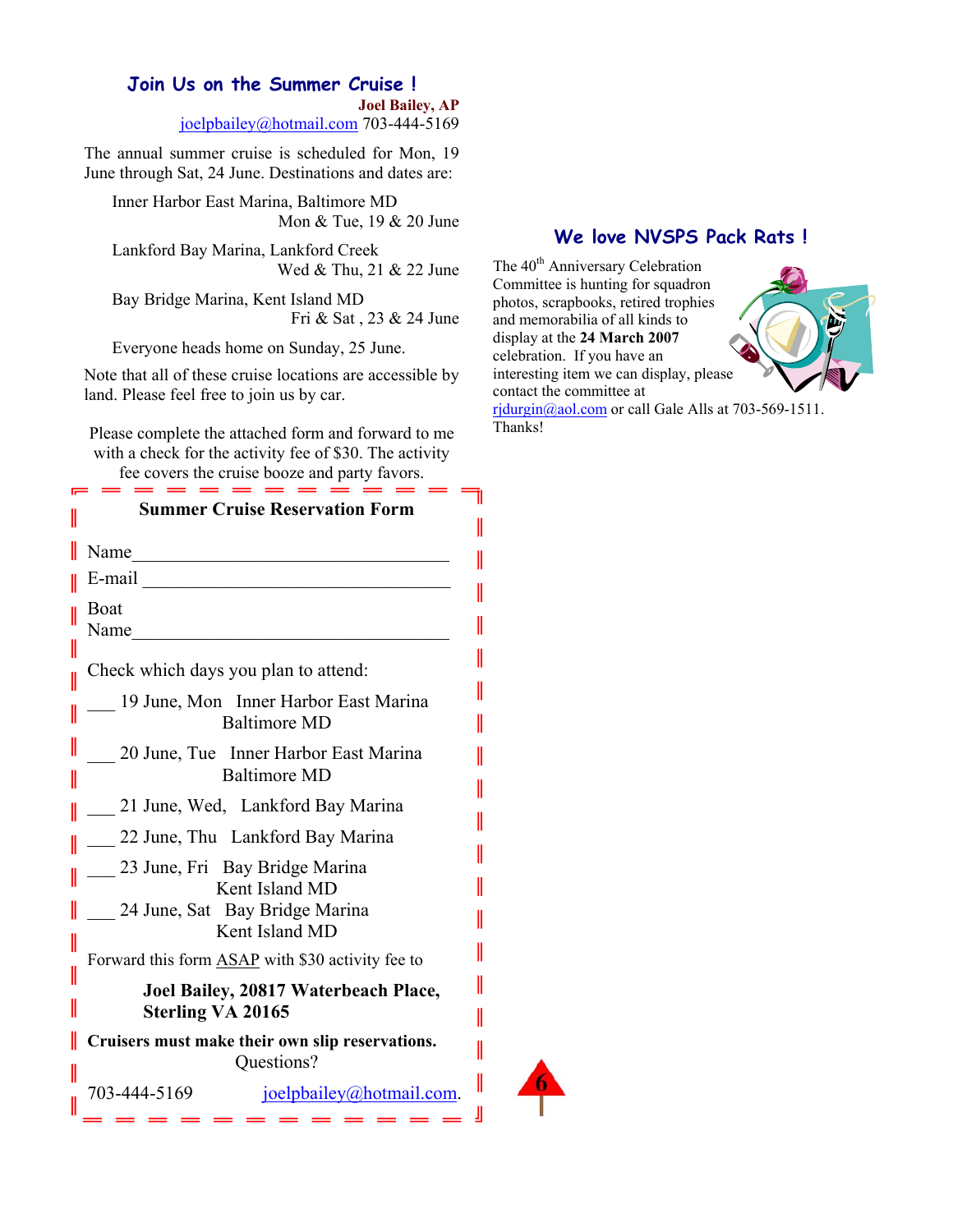# **A Sailor's Experience**  *"THE NANTUCKET RACE"*

By 1995 I've owned Betelgeuse for two years, joined NVPS, and begun taking courses. One incentive was to reduce my insurance. It's now time, after sailing up and down the Chesapeake for several years, to return to bluewater. An announcement came from Hinckley about a Pilot 35 rendezvous beginning at Hyannis Port Marina, Cape Cod with a race to Nantucket and sail back. I immediately thought of my crew who sailed down from South West Harbor. All but one, Joe, could make it. We set out on a calm Saturday morning and could only do about 2 knots; we were getting nowhere and it was hot. On went the engine, but what a relief when it cut out within two hours. Down into the bilge went Dave W. our topnotch diesel mechanic. He worked for hours siphoning 1.5 gallon of water out of the fuel tank. The tank had never been properly cleaned; there was no way to do it, and so a build up of bacteria was constantly producing water. It took well over another day to near the ocean; there was no wind until we got near the Chesapeake Bay Bridge-Tunnel. From then on it was beautiful bluewater sailing. It was sad to see the long lines off the Jersey coast; hooked fish could be seen dangling below on the lines.

As we were approaching Block Island, we encountered a stiff breeze out of the east. Our navigator, Chip the airline pilot, was trying to determine our course so we could go east of Block Island into Rhode Island Sound and then Vineyard Sound. He asked me our course; I told him. "This is impossible" he said; we were doing 30° off the wind on a starboard tack and moving close to 5 knots. In a short while the wind picked up and we put a full reef in the main and set the jib. This and the now-working engine got us to dock at night fall. Within minutes my crew had abandoned me as they were late for the return home.

I had arranged to meet two lady friends in their 60's to sail with me to Nantucket as a gesture of friendship; they both loved sailing but had little opportunity to do so. Next morning, bright and early, all twenty-some Pilot 35's set out by power to the starting line just outside the contorted harbor entrance. Group A, the racers, were jockeying for position when I realized my main was still reefed. I had time; I was not racing and was therefore in Group B. Not wanting to hit anyone while my attention was so focused, I made a big circle outside the other boats and went about untying reef knots. The ladies were of no help in steering as they'd had no experience behind the wheel. About half finished I heard a bang and then a lot of horns blasting away to starboard. A quick glance showed me that while paying attention to the knots and steering the boat with an occasional tap of my foot on the wheel, I was crossing the

starting line directly in front of the racers! I got out of the way quickly; I had just committed one of sailing's biggest blunders. By the time I was under sail with a full main and genoa and the engine turned off, Group B had crossed the starting line. Ten boat lengths behind everyone, I headed Betelgeuse into the wind very close hauled, just as I had done approaching Block Island. Soon I was about to pass the last boat of the group ahead, North Star, on her windward side; another sailing discourtesy. I turned to let North Star have full advantage of the wind; after all, her skipper had organized the sail. We went by quickly and saw a lot of sail adjustments being made on the other boat, to no avail. Soon we were in the lead of group B and far to windward. We were up-winding all those Pilot 35 sloops in a yawl!

Now comes trouble. I had been watching a fishing trawler off the port bow, at some distance, coming my way without changing bearing. This meant a collision course. Whatever direction I turned, the trawler remained on course as if we were a magnet. I waited to see what he would do. Thanks to USPS courses I knew the rules of the road and went over them quickly. I could see the two black inverted cones on the fisherman's mast and lines trailing behind; she was the stand-on and we the burdened vessel. I eased the boom and genoa sheets while100 yards off and made a 90° turn downwind. We continued this course until we were well beyond the possible 200 meters of nets. After resuming our original course, we were still ahead of group B, even after the diversion. We crossed the finish line just behind group A! Once inside the causeway I took down all sails and turned on the engine to find my mooring. But in all the excitement, I'd forgotten to turn on the fuel line and in minutes the engine stopped and would not restart, another embarrassment. We were dead in the water and had to be towed to our mooring by an observer boat.



I don't understand what special configuration Betelgeuse may have to allow her to point so well, but it was an exciting sail. Next: the sail home in a northeaster.

> **D/Lt Charles H. Olin, AP**  703-759-6616 137olin@cox.net